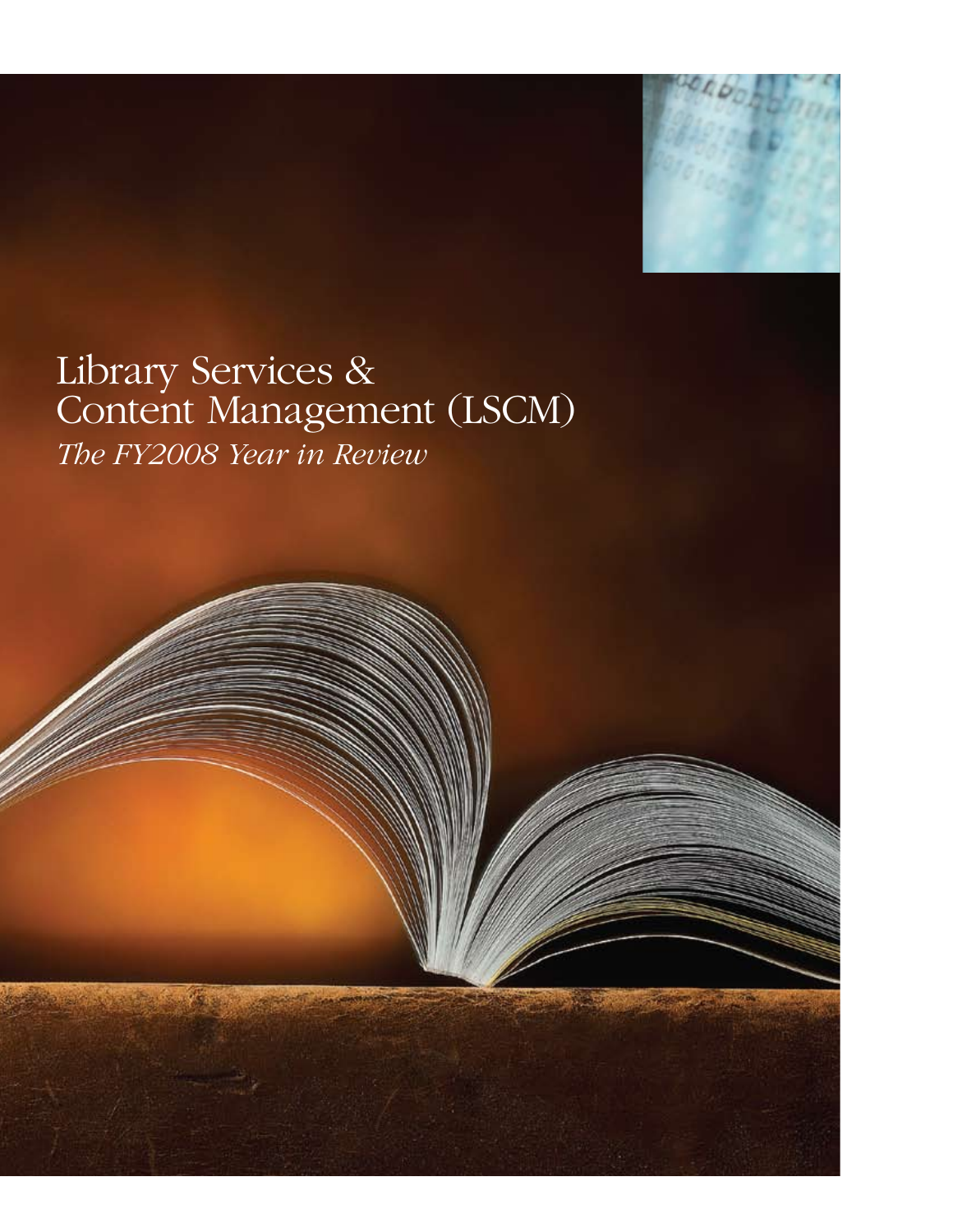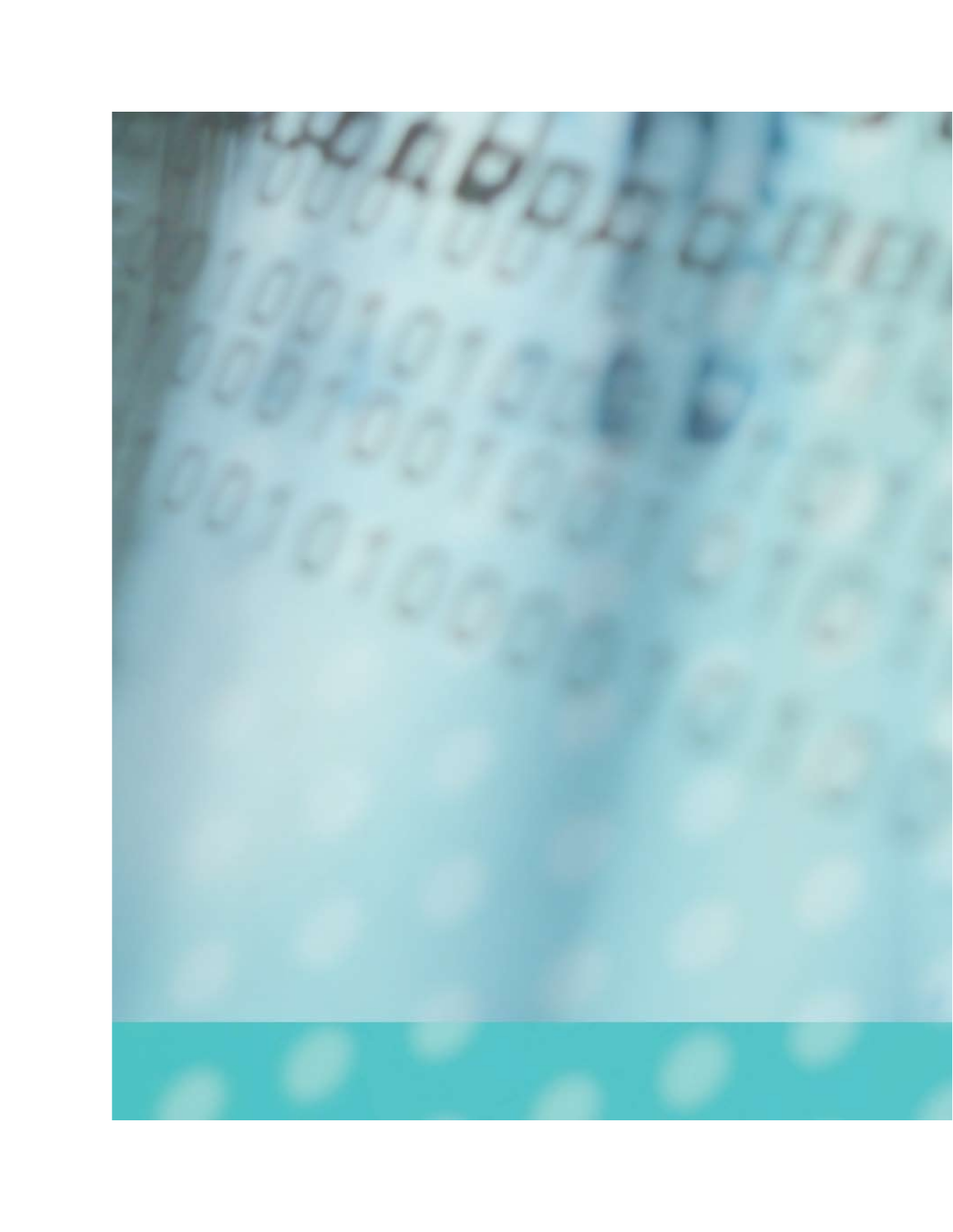

### Welcome to LSCM's FY2008 Year in Review

FY2008 was an exciting year for LSCM. New initiatives were explored to help LSCM and the Federal Depository Library Program (FDLP) transition into the digital age, while steadfast traditions were continued to keep the FDLP the strong program that it is.

Milestones were reached, new frontiers were explored, and along the way, accomplishments were made that are helping to carry the U.S. Government Printing Office (GPO) and the FDLP into the future.

The LSCM Year in Review highlights LSCM's major accomplishments of FY2008 and will serve to map LSCM's work for the future of the FDLP.

As LSCM is responsible for the current and future access to published U.S. Government information, operations are divided into four main categories: (1) the Federal Depository Library Program; (2) Cataloging and Indexing Government publications; (3) Distribution of Government publications to the International Exchange Service; and (4) Distribution of certain Government publications to Members of Congress and other Government agencies, as mandated by law.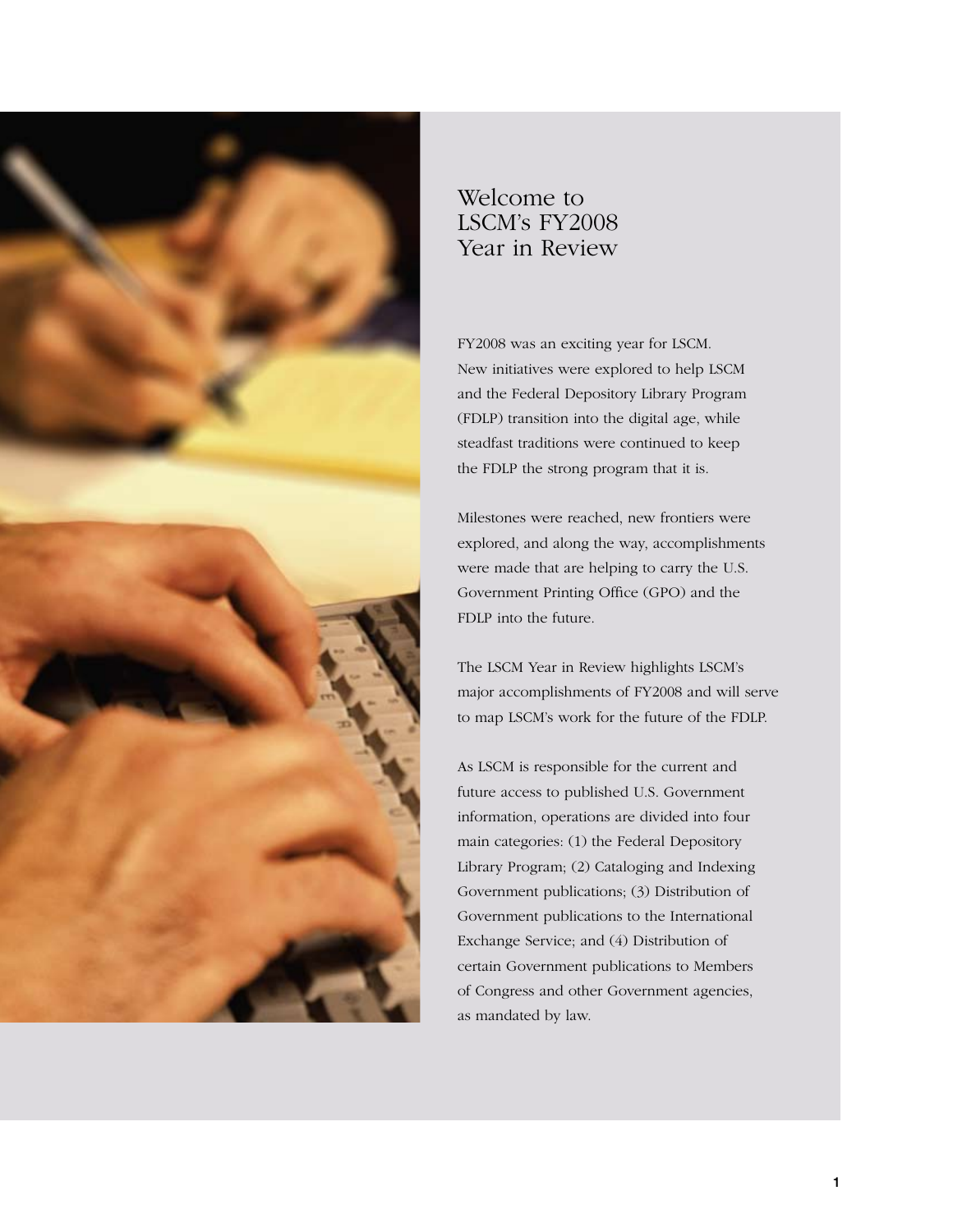### The Federal Depository Library Program

The FDLP continues to provide the public with access to U.S. Government publications in tangible collections maintained by designated Federal depository libraries and with direct online access and locator services through *GPO Access* at **www.gpoaccess.gov**. The following FY2008 accomplishments are in direct support of the FDLP.

#### **Ensuring Document Integrity with GPO's** Authentication **Initiative**

In the 21st century, the increasing use of electronic documents poses special challenges in verifying authenticity, because digital technology makes such documents easy to alter or copy, leading to multiple, non-identical versions that can be used in unauthorized or illegitimate ways.

To help meet the challenge of the digital age, GPO began implementing digital signatures to certain electronic documents on *GPO Access* that not only establish GPO as the trusted information disseminator, but also provide the reassurance that an electronic document has not been altered since GPO disseminated it.

FY2008 saw a lot of progress in GPO's authentication initiative.

An Automated PDF Signing System (APS) was implemented in late January 2008. This system allows GPO to authenticate documents in bulk while continuing to ensure the integrity and authenticity of those documents.

In February 2008, for the first time, the electronic version of the Mid-Session Review, Budget of the United States Government, Fiscal Year 2009 on GPO Access was digitally signed and certified.

Additionally, in March 2008, GPO's beta Public and Private Laws authenticated database (110th Congress) was launched as a permanent online application on GPO Access. The unsigned PDF files in the previously existing database for Public and Private Laws for the 110th Congress were replaced with the authenticated PDF files previously in the beta application.

The future will see more authenticated online applications, both on *GPO Access* and in the upcoming Federal Digital System (FDsys). More information on GPO's authentication initiative can be accessed at **www.gpoaccess.gov/authentication/**.

#### **Planning for the Future with the** FDLP Strategic Plan

A draft strategic plan for the FDLP was developed in FY2008. At the Federal Depository Library Conference and Fall Depository Library Council meeting in 2007, GPO was advised by the Depository Library Council to plan strategically for the future. Initial discussions began at the Spring 2008 Meeting of the Depository Library Council in Kansas City on the vision, mission, and assumptions for the Plan. A SWOT (strengths, weaknesses, opportunities, threats) analysis of the FDLP was also started at the Meeting.

Feedback was gathered throughout the following months via the FDLP Desktop, as well as at various library events throughout the year, about the future direction of the FDLP. Based on feedback from the depository community, the draft strategic plan was created.

The strategic plan will serve to be an essential component in guiding the future direction of the FDLP. It builds on the work that is being done for the FDLP now and looks forward 10-15 years in the future.

The draft Plan is now available online from the FDLP Desktop at **www.fdlp.gov/**.

#### **A Study on the Conditions of**  Regional Depository Libraries

The FDLP operates under the authority and mandates of 44USC1901-1916. The existing structure of selective and regional depository libraries dates back to the Depository Library Act of 1962, which established regional depository libraries. Over the years, there have been attempts to revise Chapter 19, and variations within the regional/selective model have been implemented.

GPO's September 2007 request of the Joint Committee on Printing (JCP) to approve a proposed shared regional designation highlighted the growing challenges confronting regional depositories in maintaining and supporting effective public access through the FDLP.

In FY2008, GPO was directed by the JCP to conduct a study on the conditions of regional depository libraries. The purpose of the study was to evaluate the extent to which public access to Federal depository resources may be impaired by current or projected organizational, financial, technological, or other conditions affecting regional libraries.

After consultation with and input from depository libraries, in June 2008, GPO released a draft report entitled, "Regional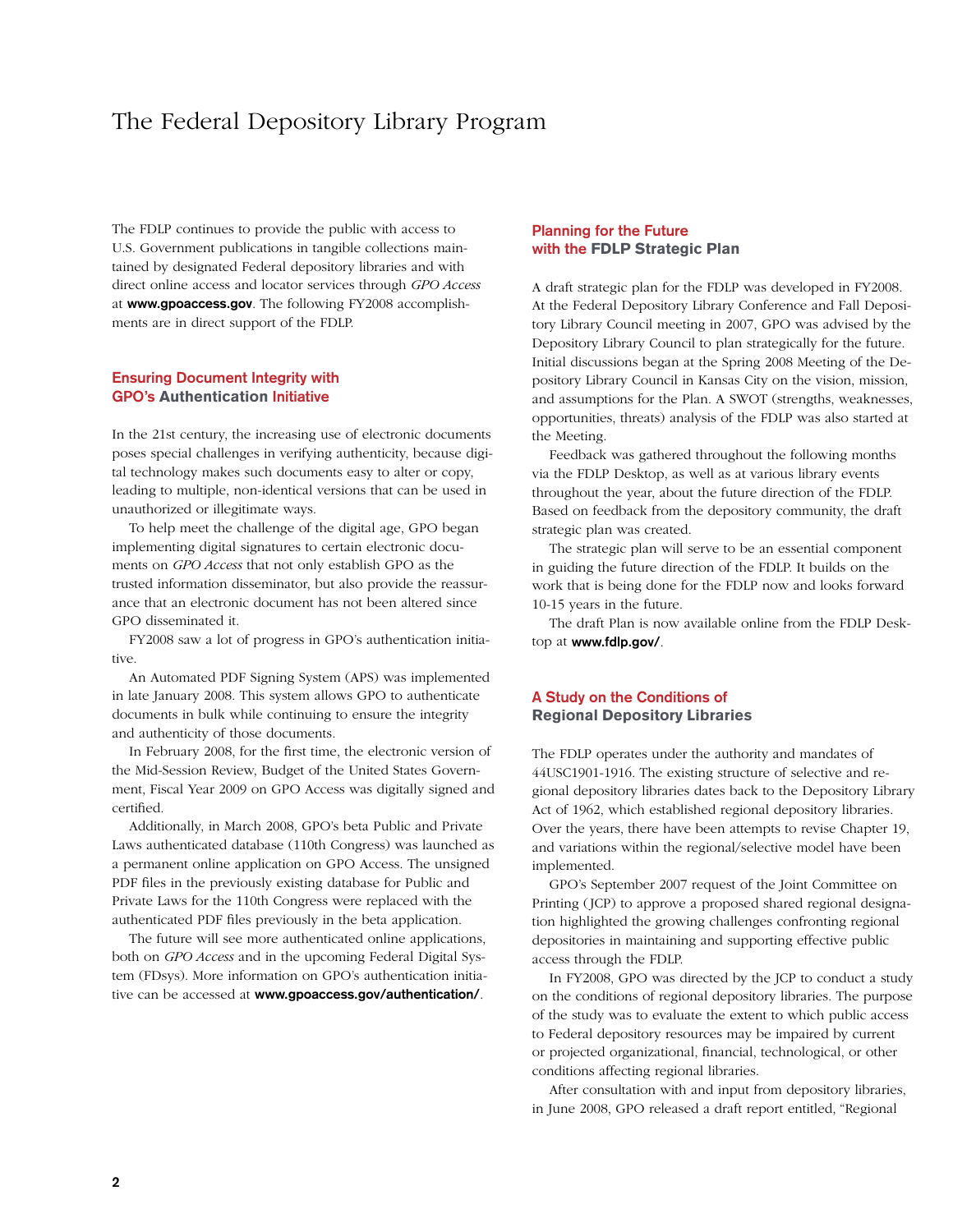Depository Libraries in the 21st Century: A Time for Change?" and made it available for depository comment. All comments were reviewed, and a final report was created. The report includes key findings and recommendations for the future. This final report will be presented to JCP and will be made available on the FDLP Desktop in FY2009.

#### Marketing **your Library is "Easy as FDL"**

FY2008 saw the emergence of the FDLP Marketing Plan, which empowers depositories with the tools they need to market their valuable services.

The need for assistance with marketing depository services has been expressed through various venues: feedback at library conferences, requests through the askGPO service, and through the Depository Library Council document, *Knowledge Will Forever Govern: A Vision Statement for Federal Depository Libraries in the 21st Century*.

The FDLP Marketing Plan has three main strategy components:

#### **1. Tactics for expanding the methods by which GPO markets the FDLP to stakeholders.**

#### **a. In this, a new marketing campaign is introduced.**

Included in GPO's new marketing campaign is a new slogan and accompanying tagline. The slogan is *Easy as FDL*. The accompanying tagline is: *Federal Depository Libraries: Free Information, Dedicated Service, Limitless Possibilities*.

#### **b. Also included in this section is a listing of new promotional products, designed around the campaign slogan.**

**2. Methods FDLs can utilize to increase awareness of the FDLP to non-Federal depository libraries.**

#### **3. Methods FDLs can utilize to increase awareness of the FDLP to the general public.**

The methods described in components 2 and 3 incorporate the new promotional materials created for the campaign, as well as unique, low-cost marketing ideas that library staff can execute independently.

More information on the FDLP Marketing Plan, the new marketing campaign, and accompanying promotional products can be accessed at **www.fdlp.gov/promotion/marketingplan.html**.

#### **Migrating the** Federal Bulletin Board (FBB)

As LSCM staff members continue to work to ensure the safety and security of GPO's online applications, FY2008 was a time of change for the FBB. GPO staff worked to update the infrastructure of the FBB, and GPO's Information Technology department recommended a Web-hosted FTP server, which includes 500 GB of space, to replace the FBB.

Alpha and Beta testing with internal and external FBB users helped to confirm that the proposed site fit the customers' needs, and most importantly, provided similar capabilities of the old FBB while ensuring a more stable system.

The testing consisted of a small portion of the site (FY 2008 shipping lists) and ran from April to June. Recommendations were provided to the vendor, system testing occurred, and migration occurred in August 2008.

228 directories were migrated to the replacement FTP site, and FBB content shall remain available to the public in perpetuity.

The FBB can be accessed at **http://fedbbs.access.gpo.gov/**.

#### **Highlighting the** Value of the FDLP

The depositories of the FDLP intermittently assess service related to customers, circulation, and information to ensure excellence. As library administrators rethink the role of their library within their institutional settings and how they are going to conduct business in the twenty-first century, it is not surprising that some directors and depository librarians are questioning the value of being in the FDLP.

With the trend of Government agencies to publish primarily to the Web, depository libraries have transitioned their services and collections. Fewer in person reference transactions are being reported, remote use of resources is increasing, and fewer tangible materials are being sent in depository shipment boxes.

 With the FDLP serving as a catalyst, depository libraries continue to operate successfully as a network of libraries that support each other regionally and spontaneously form alliances and consortiums to provide value-added services. Continued collaboration in the FDLP has recently resulted in:

- $\blacksquare$  Enhanced service to underserved populations;
- Promotion of citizen participation in the democratic process;
- Increased visibility for Government information written in foreign languages through the CGP;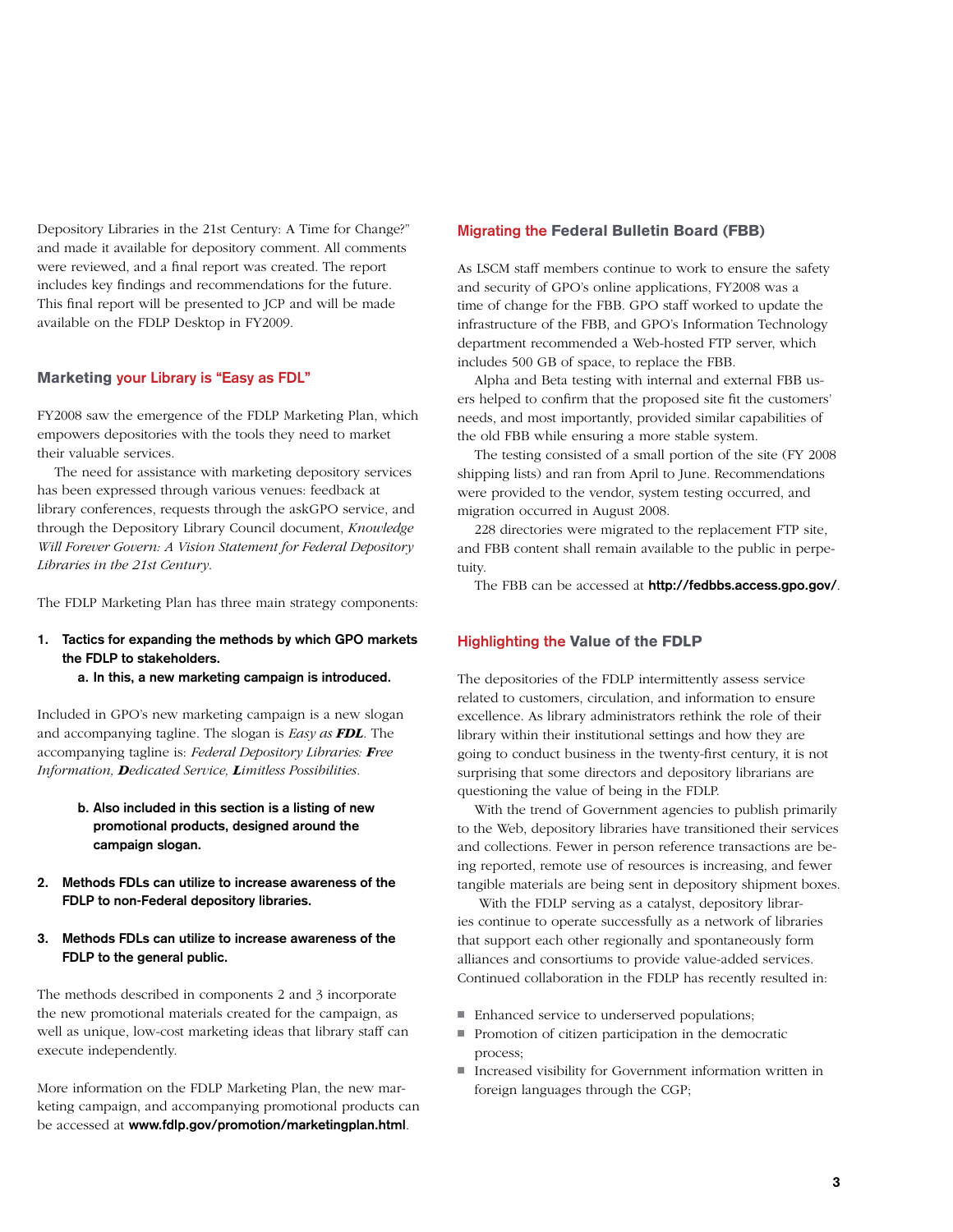- $\blacksquare$  New marketing strategies and promotional materials;
- $\blacksquare$  Additional education and training opportunities for depository library staff in the use of Government information resources through conferences, peer assists, virtual reference, and Web-based training modules;
- Web-based training software that depository coordinators may use to create training modules to share across the FDLP;
- $\blacksquare$  Access for depository libraries to premium databases such as the Homeland Security Digital Library and the National Technical Information Service's Depository Access to Reports, Technical & Scientific (NTIS/DARTS);
- Government Information Online: Ask a Librarian (GIO) to answer user questions or provide subject matter expert assistance to depository coordinators; and
- $\blacksquare$  Cadre of depository library experts available to provide instruction for staff and users in libraries via the Government Information in the 21st Century project.

With all that GPO provides in conjunction with the FDLP collaborative efforts, the challenge remains for each depository library to identify the value depository designation creates at a local level. What does the FDLP provide to your library, staff, and users? For example:

- $\blacksquare$  Academic libraries may find their depository collection of value for curriculum support, outside research interests, or for accreditation purposes;
- $\blacksquare$  Public libraries might value the peer network that provides onsite instruction for staff, keeping American citizens informed, the free resources to supplement and complement their existing library collections, or assists in conducting a voter registration drive;
- $\blacksquare$  Law libraries may value the FDLP as a source for official, authentic government materials, or
- $\blacksquare$  Special libraries may find FDLP membership a convenient way to locate unique information resources such as the latest medical research from the National Institutes of Health or national security information from the Department of Homeland Security.

Additionally, a value might be placed on an individual library's extraordinary efforts to build expertise, services, and/or collections. Some depositories offer a unique service, employ staff with in-depth expertise in a specific area, or house a rare blend of resources to serve users and the FDLP as a whole. Contributions in service to the FDLP by any one depository might create a positive value for the entire FDLP.

In August 2008, a letter sent to each Federal depository library Director invited discussion on the Value of the FDLP and their library's participation in it. Stories and anecdotes submitted by library directors will be featured on a new Web page, Value of the FDLP, which will go live in FY2009. It is important to gather and share stories about the value that individual libraries place on depository status and the ways depository resources are helping individual communities and citizens.

#### **Achievements Regarding** Tribal Libraries

FY2008 witnessed many activities in support of the FDLP's Tribal Libraries.

GPO staff attended the Partnership for Indian Education, where the benefits of being a Federal depository library were discussed. Additionally, a group of Tribal Colleges and regional depository coordinators have been working to bring Oklahoma Tribal Colleges into the FDLP.

Furthermore in FY2008, a group of depository librarians and LSCM staff met at the American Library Association's Mid-Winter Meeting to discuss innovative ways to gain interest from Tribal Colleges.

Finally, the Library Director of one of the Tribal Colleges, Salish Kootenai, was appointed to Depository Library Council, which marks the first Depository Library Council member from a Tribal College.

#### **Guidance from the**  Federal Depository Library Handbook

LSCM consolidated and updated its various FDLP instructions and manuals into a single online publication in FY2008. The document, known as the Federal Depository Library Handbook (Handbook), was developed in two phases. Phase I was the creation of the document with consolidation of four separate documents into one: it was written by and for the FDLP community. The Handbook provides legal and program requirements along with guidance for depository operations. Each chapter also includes best practices, tips, and resources for the depository library community, with separate sections emphasizing what is important for library administrators. Phase II involves the maintenance of the Handbook and provides a mechanism whereby Federal depository libraries may suggest updates and revisions or offer ideas for new content. Phase II also includes development of FDLP policies to support ongoing operations.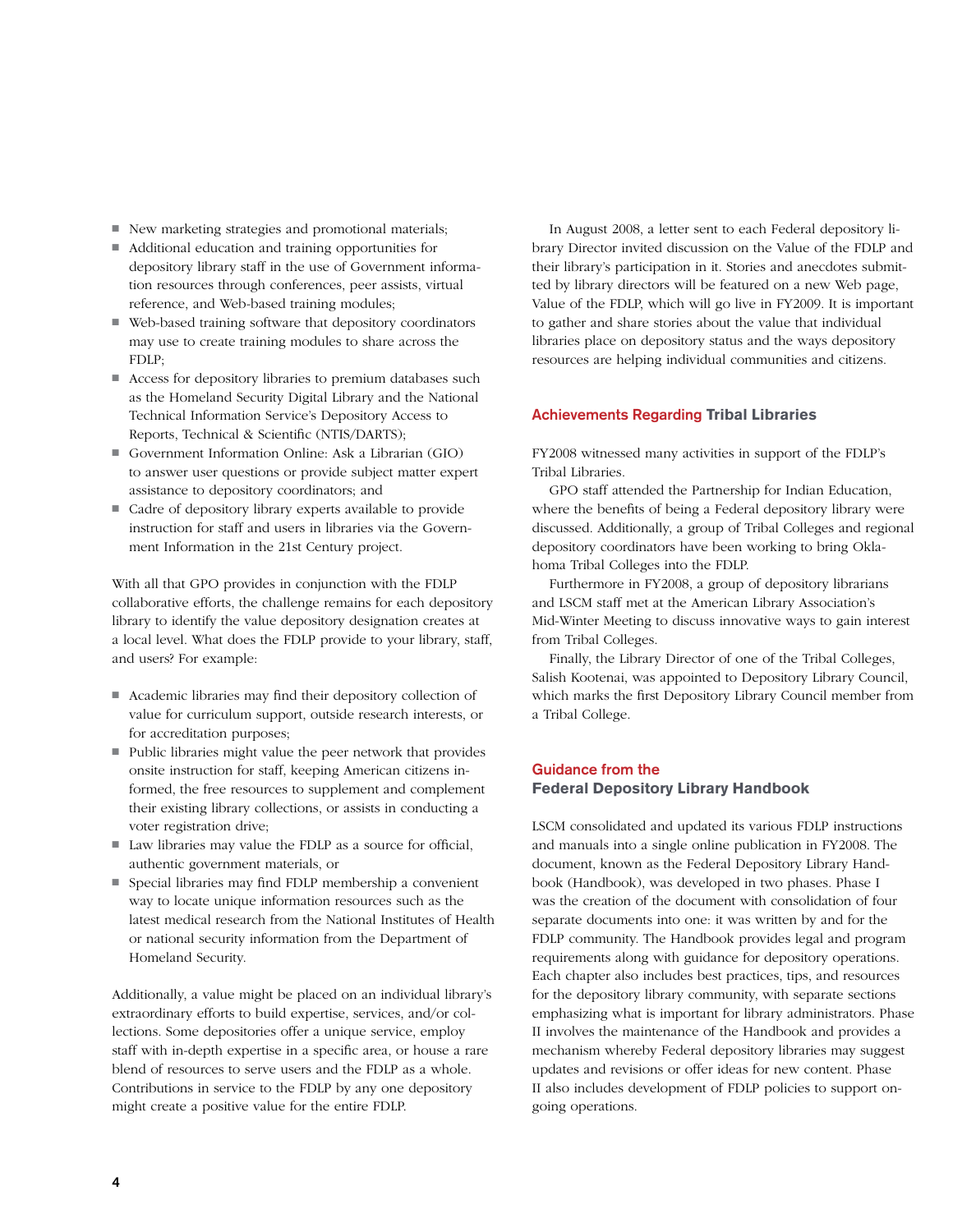With the publication of the Handbook, the Instructions to Depository Libraries and the Federal Depository Library Manual (and Supplements) were superseded, and Phase II began. Depository library input is welcomed on an on-going basis through askGPO; each suggestion will be considered for inclusion either immediately or as part of the Handbook review process.

To access the Handbook, visit **www.fdlp.gov/handbook/ index.html**.

#### **An Online Collaborative Environment:**  The FDLP Desktop

As the FDLP Desktop continues to transition into a collaborative and informative environment, FY2008 was a time of learning and transition.

In FY2007, the redesigned FDLP Desktop was released. The goal of the redesign is to construct a Web site that provides the Federal depository library community with Program information, management tools, online training, and collaborative tools that are based off of current Web standards and platforms.

Throughout FY2008, the Desktop's features, organization, and design were evaluated and modified. Core content was reviewed and updated by subject matter experts, and feedback was and continues to be solicited from the community. All content is being evaluated for accuracy and currency before being analyzed for the best method of dissemination given today's Web expectations.

One of the key lessons learned was that the social networking tools that were integrated into the Desktop proved popular and could be expanded, such as member profiles, blogging, and forums. In FY2009, Desktop users will see the final launch of the FDLP Desktop, which will not only include the essential depository information it has always provided, but subdomains will house expanded social networking tools that will allow members of the library community to easily interact and connect with their colleagues.

Visit the FDLP Desktop at **http://www.fdlp.gov**.

#### **Progress in** Digitization **Efforts**

FY2008 was a busy year for GPO's digitization efforts. LSCM has been working with staff at the Library of Congress (LC) on two important digitization projects. GPO has been assisting LC in the digitization of the Bound Congressional Record from the 43rd Congress through the 105th Congress. LC is digitizing the material to meet GPO's specifications for converted content for preservation masters. This material will be ingested and made available as part of the FDsys. In addition to this material, LC digitized Statutes at Large files and provided GPO with the preservation files, which will also be made available through the FDsys.

This past year, GPO staff have continued to work with other agencies on the National Digital Standards Advisory Board, Federal Still Image Digitization Working Group. The goal of this project is to establish common standards, methods, practices, and guidelines for the digitization of visual material (excluding motion picture images). Common digitization standards will enhance the exchange of research results and developments, encourage collaborative digitization practices among Federal agencies and institutions, provide the public with a product of uniform quality, and set a common benchmark for digitization service providers.

This highly collaborative project team, involving multiple Federal agencies and inviting input from outside organizations and corporate entities, meets on a regular basis. Tools for collaboration and for communication will be identified, defined, developed, and promoted as a project priority. These may include such vehicles as wikis, e-mail distribution lists, Web sites, conference calls, or conference collaboration applications.

GPO has been working with the library community, other Federal agencies, and the public on a national digitization project with the goal of digitizing all retrospective federal publications back to the earliest days of the Federal Government. The estimated size of the collection is approximately 2.2 million documents, which equates to about 60 million pages according to early estimates. However, later research and calculations have revealed that the total page count may be considerably higher-as many as 132 million pages.

The project includes the digitization of the complete legacy collection of tangible U.S. Government publications most of which are held in libraries participating in the FDLP. The objective is to ensure that the digital collection is available, in the public domain, for no-fee permanent public access through the FDLP. The goal of the project will ensure that the collection is digitally reformatted for both preservation and access purposes.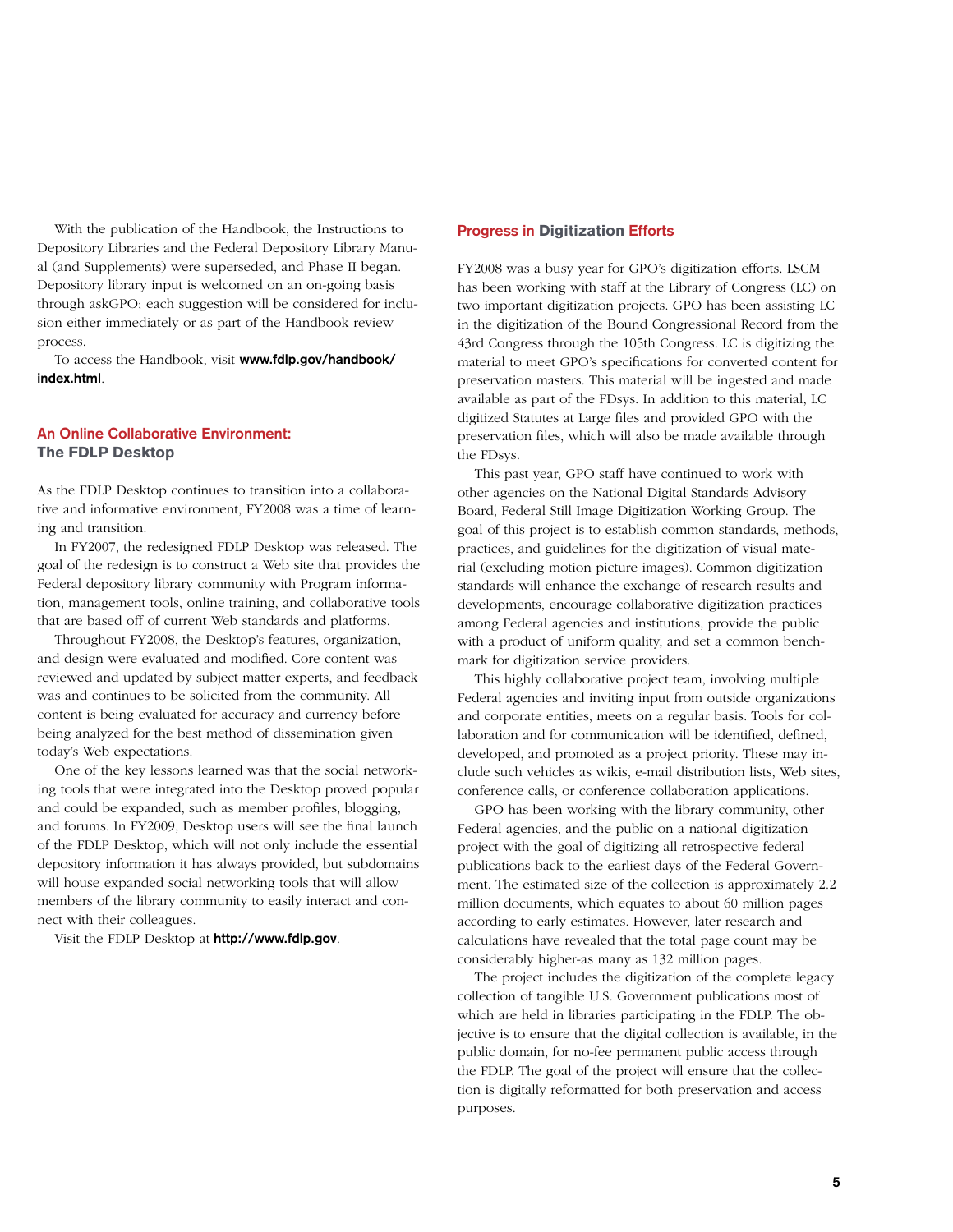GPO envisions a cooperative, mutually beneficial relationship with a private or public sector participant(s) where the uncompressed, unaltered files created as a result of the conversion process are delivered to GPO at no cost to the Government. These files will serve as the digital master copies that will be preserved and used for the creation of access derivatives within FDsys. In exchange, the contractor or contractors shall be able to maintain a collection of files produced in the process for inclusion in their collections (e.g., search indices, book search sites). This content will be made available online, free of charge from GPO.

To help meet this challenge, A Statement of Work was created, and a Request For Proposal was posted to Federal Business Opportunities. Proposals were accepted through late September 2008, and an award or further decision will be forthcoming in FY2009.

#### **Re-launch of the** Registry of U.S. Government Publication Digitization Projects

An enhanced version of the Registry of U.S. Government Publication Digitization Projects was launched in FY2008. All listings from the previous iteration were incorporated into the new site, which is available at: **http://registry.fdlp.gov**.

Some notable features of the new Registry include the ability to:

- $\blacksquare$  Browse digitization projects by category or alphabetically by title.
- Search the entire Registry or filter searches by category or fields.
- $\blacksquare$  Quickly access new and recently updated listings.
- Utilize RSS feeds to keep informed of new and updated projects.
- $\blacksquare$  View listings by contributor.
- $\blacksquare$  Contact fellow digitization participants.
- $\blacksquare$  Recommend listings to others.
- $\blacksquare$  Report broken links.

Project listings derive from voluntary and solicited contributions from Federal depository and other libraries, Federal and other government agencies, and other non-profit institutions.

The Registry can be accessed at **http://registry.fdlp.gov/**.

#### **A Proof of Concept by Exploring** Handles

In 2007, representatives from several GPO business units formed a team to conduct a Handles pilot project. Results of the project were to support GPO's Federal Digital System team on its implementation of Handles. Handles, like PURLs, are persistent identifiers for Internet resources. Both PURLs and Handles resolve through an intermediary database which can be updated to reflect changes in the location of the internet resource.

At the request of GPO's Chief Information Officer, LSCM staff initiated the creation of Handles in the summer of 2007. After conducting internal (alpha) tests, an external (beta) test was announced in early FY2008. The purpose of the beta test was to gauge the Federal depository library community's response to Handles and to a range of possible naming conventions. The Handles naming conventions fell into two broad categories – intelligent (containing descriptive characteristics) and non-intelligent (containing no descriptive characteristics and created or assigned automatically).

The test, which was conducted in the fall of 2007, revealed the following:

- Access to the requested documents using the Handles was satisfactory.
- $\blacksquare$  There is less interest in the technical aspects of Handles creation and naming than in their utility and other aspects outside the scope of the survey.
- Some libraries would prefer some descriptive content in Handles but not at the risk of jeopardizing their accuracy by increasing the likelihood of typographical errors.
- $\blacksquare$  Non-intelligent naming conventions would be acceptable.

At the conclusion of the beta testing, two recommendations were put forth:

- **1. Handles names should be easily (i.e., machine-) generated and have as much "intelligence" as possible without making them prone to error.**
- **2. Handles should be assigned as early in the ingest process as possible.**

Several major conclusions were drawn as a result of the tests.

- $\blacksquare$  The depository community is more interested in the functionality of persistent names than the specific format utilized to create them.
- $\blacksquare$  Security and support issues involved in continuing the use of PURLs emphasize the need to expedite the transition to Handles.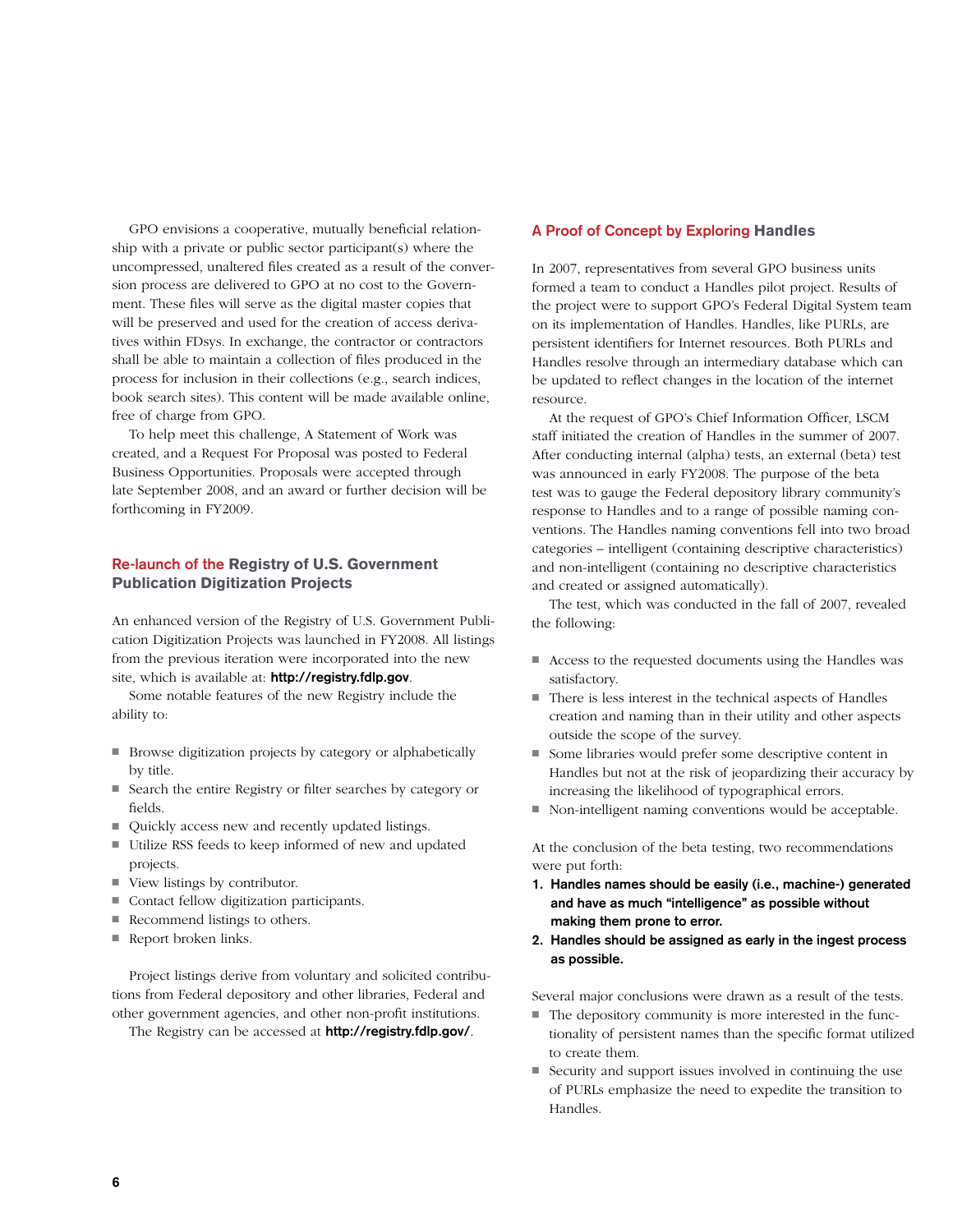#### **What's New on** GPO Access

New GPO Access content added in FY2008:

- $\blacksquare$  Conference Reports
- *Congressional Directory* (110th Congress)
- Bound *Congressional Record* (2001)
- *State of the Union Address* (January 28, 2008)
- *Budget of the U.S. Government* (FY09)
- *Economic Report of the President* (2008)
- *Statutes at Large* (109th Congress, 1st Session)
- Unified Agenda (May 2008)
- *Guide to House and Senate Members*
- *Statutes at Large* (109th Congress, 2nd Session)
- $\blacksquare$  Mid-Session Review (FY09)
- Congressional Committee Prints browse feature (110th Congress, 1st Session)
- *Congressional Reports* browse feature (110th Congress, 1st Session)

#### Partnering **with GPO**

Since the beginning of fiscal year 2008, GPO has formed two new partnerships. The first, with the Naval Postgraduate School, allows depository libraries to gain access to the Homeland Security Digital Library (HSDL). HSDL is a database containing U.S. policy documents, presidential directives, and national strategy documents as well as other specialized resources related to the study of homeland security.

In the second partnership for FY2008, GPO joined with the University of Illinois at Chicago and the other participating Federal depository libraries to promote the "Government Information Online: Ask a Librarian" (GIO) service. GIO is a free Web-based virtual reference service provided by almost 20 Federal depository libraries throughout the country that focuses on responding to government information-related questions. GPO will be participating in this project by promoting GIO to other Federal agencies and by submitting reference-type questions received through askGPO that cannot be answered using the resources available on GPO Access.

Also in FY2008, GPO increased its efforts to promote its partnerships and to encourage depository libraries to consider partnering with GPO. Flyers highlighting Browse Topics were

distributed during Depository Library Council meetings, at the American Library Association Conference in June, and at the American Association of Law Libraries Conference in July. During the Interagency Seminar, a flyer describing the partnership program and its benefits was included in the information packets given to participants. At the request of the Depository Library Council, a session was held during the spring meeting informing depositories on how partnerships are formed.

For the most current list of GPO partners and for more information, visit **www.fdlp.gov/partnerships/about.html**.

#### **Distance Learning with** Online Programming for all Libraries (OPAL)

As part of its education and outreach mission, LSCM has presented several programs on topics related to the Federal Depository Library Program through OPAL, a Web conferencing service. In February 2008, LSCM opened up its OPAL room to members of the depository library community so that they may present additional educational and training sessions for the benefit of the community.

In FY2008, there were seven sessions presented using OPAL. LSCM staff and members of the depository community continue to present educational sessions in OPAL, and these sessions remain available as an archive on the OPAL web site, which can be accessed through the Desktop at **www.fdlp.gov/ opal/opal.html**. By visiting this URL, you can view archived sessions, submit feedback on sessions, and submit proposals for new sessions.

#### **A** Visiting Scholar

LSCM is fortunate to be working with Nobuhiro Igawa, Associate Professor from The International University of Kagoshima. Professor Igawa is a researcher from Japan and began his work with GPO in September 2008. Under the auspices of LC and support from GPO, Professor Igawa is studying how the United States Government distributes (tangible) and disseminates (digital) Government information to its citizenry through the FDLP. Professor Igawa is researching the organizational structure, governing bodies, legal, and program requirements of the FDLP. The Professor is also studying best practices and lessons learned from the FDLP.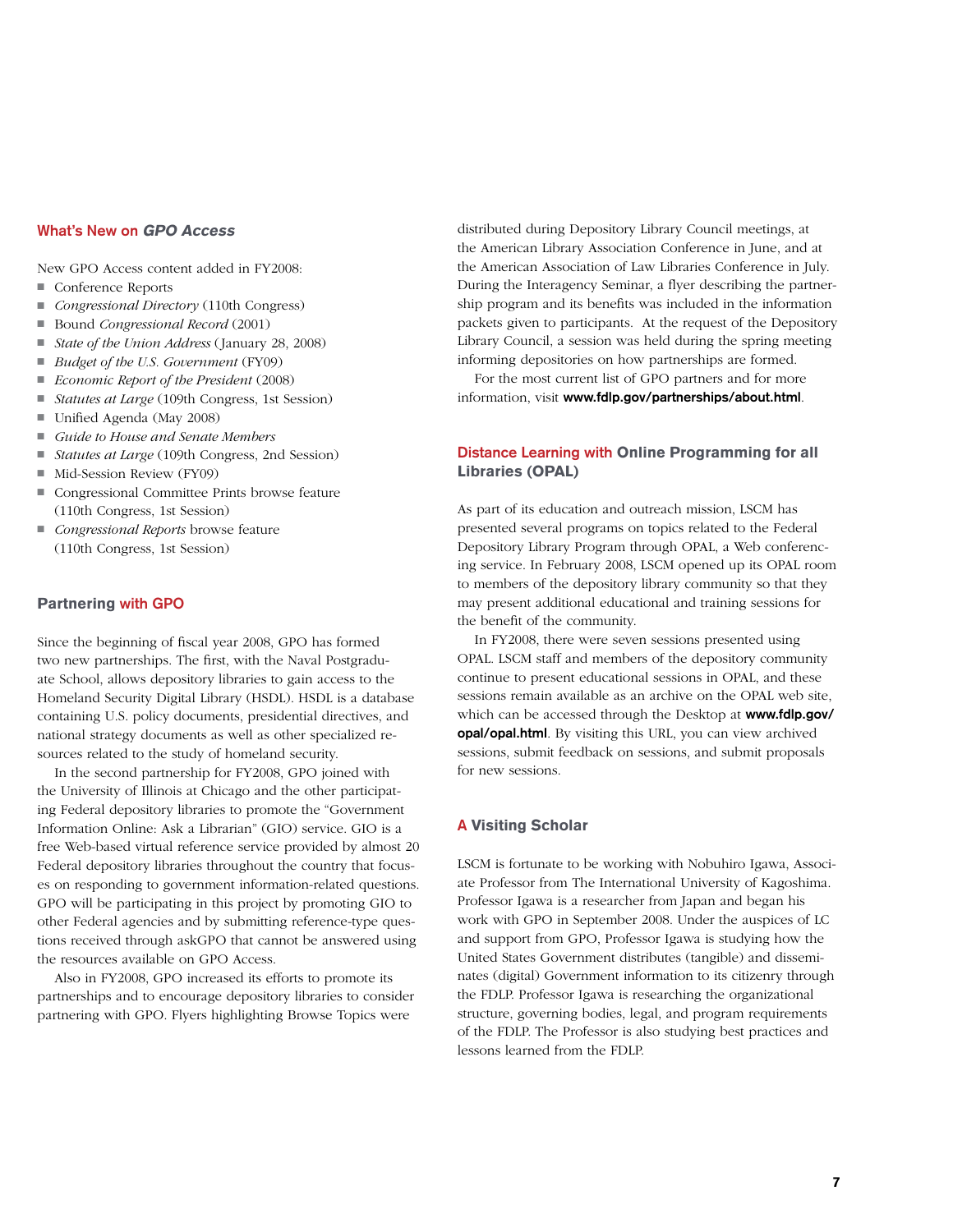### **Reaching Out to the Community through** Events, Conferences, and Booth Presentations

FY2008 was a busy year for outreach activities by LSCM staff to members of the depository community. Below are some highlights from the year:

| <b>Date</b>              | <b>Event</b>                                                                               | Location                   |  |  |
|--------------------------|--------------------------------------------------------------------------------------------|----------------------------|--|--|
| October 15, 2007         | New England Library Association Annual Conf                                                | Sturbridge, Massachusetts  |  |  |
| October 25, 2007         | Mississippi Library Association/GODORT Meeting                                             | Vicksburg, Mississippi     |  |  |
| October 26, 2007         | Government Publications Librarian- 100th Anniversary Land Grant Celebration                | Durham, New Hampshire      |  |  |
| October 26, 2007         | Michigan Council of Federal Depository Libraries and GODORT of                             |                            |  |  |
|                          | Michigan State-wide meeting                                                                | Lansing, Michigan          |  |  |
| November 2, 2007         | Tennessee Library Association's GODORT Fall Conference                                     | Murfreesboro, Tennessee    |  |  |
| November 8, 2007         | Library Visit - Middendorf-Kredell Branch - St. Charles City-County Library District       | O'Fallon, Missouri         |  |  |
| November 9, 2007         | 100th Anniversary University of Kentucky Libraries                                         | Lexington, Kentucky        |  |  |
| November 9, 2007         | 75th Anniversary Morris Library - Southern Illinois University                             | Carbondale, Illinois       |  |  |
| January 11-16, 2008      | <b>ALA Mid-Winter</b>                                                                      | Philadelphia, Pennsylvania |  |  |
| January 15, 2008         | Library Visit - Free Library of Philadelphia                                               | Philadelphia, Pennsylvania |  |  |
| February 4, 2008         | Alabama Federal Depository Library Meeting                                                 | Tuscaloosa, Alabama        |  |  |
| February 12, 2008        | Library Visit - Office of the Comptroller of Currency Library<br>Washington, DC            |                            |  |  |
| February 14, 2008        | 100th Anniversary Brooklyn Public Central Library & Brooklyn College Visit                 | Brooklyn, New York         |  |  |
| February 14, 2008        | 125th Anniversary West Virginia University Libraries                                       | Morgantown, West Virginia  |  |  |
| February 22, 2008        | 100th Anniversary University of Arizona Library                                            | Tucson, Arizona            |  |  |
| March 28 - April 2, 2008 | Federal Depository Library Council Meeting                                                 | Kansas City, Missouri      |  |  |
| April 10, 2008           | Library Visit - Association of Research Libraries (ARL)                                    | Washington, DC             |  |  |
| April 29, 2008           | 150th Anniversary State Library of Pennsylvania                                            | Harrisburg, Pennsylvania   |  |  |
| April 29, 2008           | Federal Still Images Guidelines Working Group                                              | Washington, DC             |  |  |
| April 29 - May 2, 2008   | Mountain Plains Library Association/Utah Library Association 60th Anniversary Conference   | Salt Lake City, Utah       |  |  |
| April 30, 2008           | Pennsylvania Regional/Selective Meeting                                                    | Harrisburg, Pennsylvania   |  |  |
| May 16, 2008             | 100th Anniversary Celebration, Chattanooga-Hamilton County Bicentennial Library            | Chattanooga, Tennessee     |  |  |
| May 27 - 30, 2008        | International Association for Social Science, Information Service & Technology (IASSIST)   | Stanford, California       |  |  |
| June 5 - 8, 2008         | North American Serials Interest Group (NASIG)                                              | Phoenix, Arizona           |  |  |
| June 15 - 18, 2008       | Special Libraries Association (SLA)                                                        | Seattle, Washington        |  |  |
| June 26- July 2, 2008    | American Library Association (ALA) Annual Conference (staff attending & booth in expo)     | Anaheim, California        |  |  |
| June 27, 2008            | Southern California Depository Libraries Meeting                                           | Anaheim, California        |  |  |
| July 8 - 10, 2008        | Partnership for Indian Education Conference                                                | Rapid City, South Dakota   |  |  |
| July 11, 2008            | National Digitization & Standards Advisory Board (NDSAB) Federal Still Image               |                            |  |  |
|                          | Working Group Meeting                                                                      | GPO – Washington, DC       |  |  |
| July 12-15, 2008         | American Associations of Law Libraries (AALL) Conference (staff attending & booth in expo) | Portland, Oregon           |  |  |
| July 18, 2008            | Iowa GODORT Annual Summer Workshop                                                         | lowa City, Iowa            |  |  |
| July 28 - August 3, 2008 | Annual Interagency Depository Seminar                                                      | GPO – Washington, DC       |  |  |
| August 5 - 7, 2008       | International Federation of Library Associations & Institutions (IFLA)                     | Boston, Massachusetts      |  |  |
| August 11, 2008          | Florida State Plan Meeting                                                                 | Gainesville, Florida       |  |  |
| August 18-20, 2008       | Public Access Assessment (PAA) conducted onsite at 4 libraries                             | Trenton, New Jersey        |  |  |
| August 25-28             | Canadian Depository Program Services Library Advisory Committee Meeting                    | Ottawa, Ontario            |  |  |
| October 20-22, 2008      | Federal Depository Conference/Fall Depository Library Council Meeting                      | Arlington, Virginia        |  |  |
| September 25, 2008       | Universal Access Digital Library Summit: National Interests, Common Goals                  | Boston, Massachusetts      |  |  |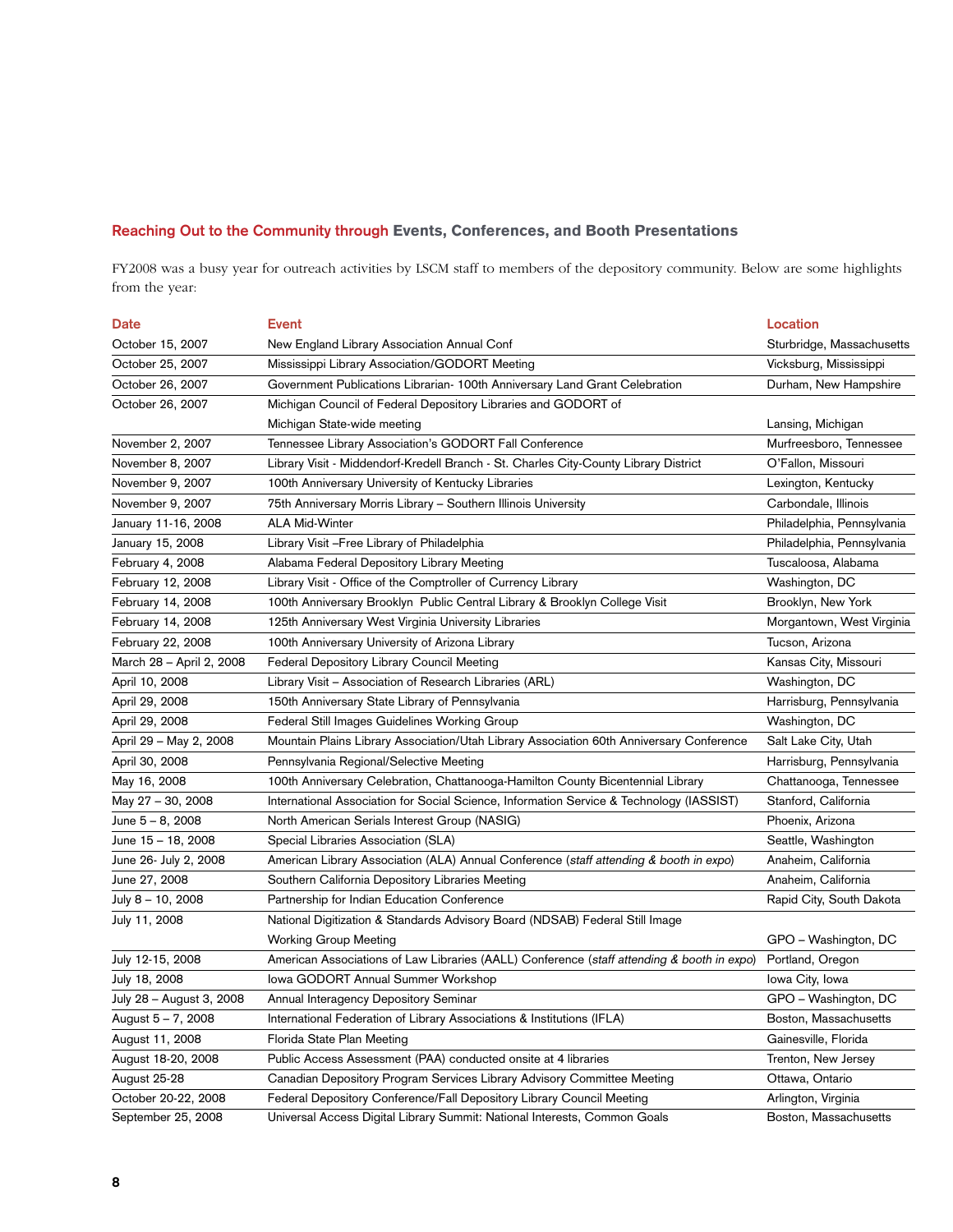### Cataloging & Indexing Program (C&I)

GPO is charged with cataloging and indexing all publications issued by the Federal Government that are not confidential in character. This task serves libraries and the public nationwide and enables people to locate desired Government publications in all formats. The following FY2008 accomplishments are in direct support of the C&I Program.

#### Automated Metadata Extraction **Software Tools**

In early FY2008, GPO entered into an Interagency Agreement with the Defense Technical Information Center (DTIC) in collaboration with Old Dominion University (ODU) to create cataloging records using automated metadata extraction software tools and processes currently being used by DTIC.

ODU will determine if the engine component developed for the DTIC and NASA projects can be used for GPO collections, including a sample of the GPO EPA harvested collection. However, GPO collections differ significantly from the DTIC and NASA collections and therefore, the scope of the work will be expanded to take the domain into account and answer questions as to what metadata can be extracted.

ODU will also conduct a feasibility study and exploratory prototyping of major types of documents from GPO's collections to determine if automated metadata extraction is a viable method for creating metadata for these materials.

The Automated Metadata Extraction agreement is being conducted in two phases over two years, with project completion expected in October 2009. The first phase of the agreement, which focuses on GPO EPA harvested documents, is almost completed. During the first phase:

- GPO identified and provided FDLP, in-scope, harvested EPA PDF files to ODU for analysis.
- Directly working with GPO, ODU analyzed the documents to identify major classes of documents in the collection, metadata elements present in each class, and issues with existing template language for extracting metadata.
- ODU provided GPO with a report on the findings of this analysis and made enhancements to the automated metadata extraction software.
- ODU made several refinements to the templates, software, and engine.
- GPO has received an initial batch of extracted metadata and is conducting an internal review of this data.
- $\blacksquare$  Final testing and evaluation of the phase one extracted metadata produced through this tool is expected to be completed in late 2008.

As part of the second phase of the agreement, GPO has identified and provided 1,000 FDLP in-scope Congressional PDF files to ODU for analysis. ODU is expected to analyze the documents and provide GPO with a characterization and feasibility report in late 2008.

#### **Improving Access to Federal publications: GPO's** Integrated Library System

Implementation and ongoing development of the Aleph 500 integrated library system (ILS) at GPO enhances GPO's ability to perform statutorily authorized functions of the Federal Depository Library Program and the Cataloging and Indexing Program, continually improving access to Federal government publications. In FY2008, several ILS features and functions were developed and released:

- **1. Desktop access was granted to all staff in GPO's Library Technical Information Services to the Aleph staff client through Citrix;**
- **2. The new Federal Depository Library Directory**

**administrative module was released, enabling depository libraries to edit their own directory information;**

- **3. The public interface to the new Federal Depository Library Directory launched;**
- **4. Access to the Catalog of U.S. Government Publications (CGP) via the Z39.50 communications protocol for search, retrieval, and download of bibliographic records was granted to depository libraries;**
- **5. Acquisitions, phase 1: monographic materials workflow changes/brief records was implemented;**
- **6. The Aleph software was upgraded from version 16.02 to version 18;**
- **7. A requirements document was created, vendor selection was made, and a contract was awarded for authorities cleanup and ongoing authority control;**
- **8. CGP Web interface enhancements were made to improve functionality and ease of use.**

As GPO's ILS continues to grow and expand, access to Federal government publications is enhanced and improved like never before.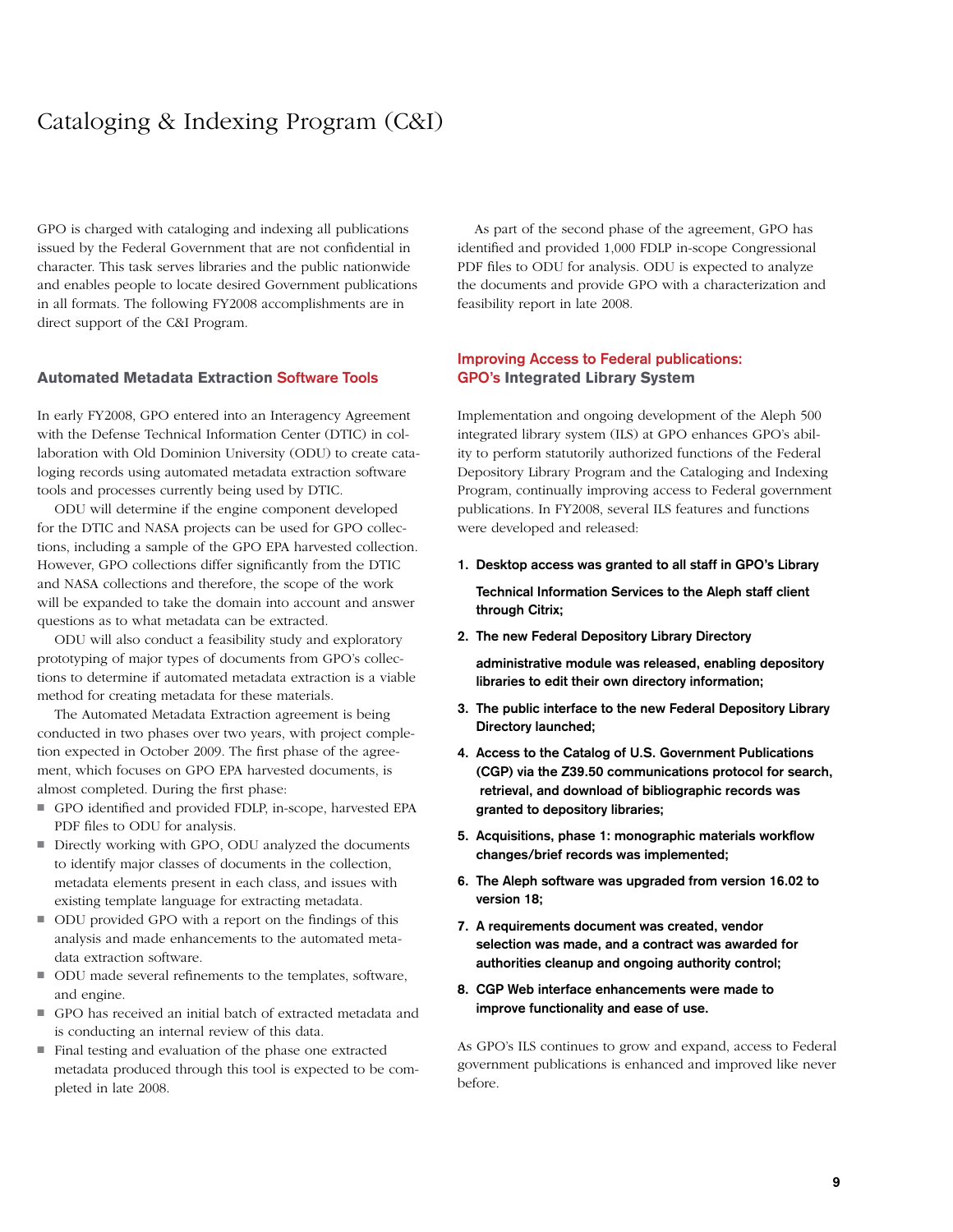### International Exchange Service (IES)

#### **Moving Into the Digital Age with the**  Pre-1976 Shelflist Conversion Project

This past year, GPO contracted with Progressive Technology Federal Systems, Inc. (PTFS) to acquire bibliographic metadata transcription services for the estimated 600,000 non-OCLC cataloging cards in its million-card historic shelf list. These cards contain brief bibliographic metadata captured as part of the cataloging activities of the Cataloging and Indexing Program and the FDLP from approximately the 1870's through October 1992.

GPO is working with PTFS to convert the bibliographic metadata on these cards into machine-readable records in MARC21 format so they can be loaded into GPO's ILS and made accessible to the public through the Catalog of U.S. Government Publications (CGP). This work will be performed in a phased approach. Each phase will be complete over four option years after the initial phase is completed in May 2009. The later phases may not be required depending on the priorities set by LSCM's Library Technical Information Services.

The initial phase will concentrate on the conversion of 100,000 shelf list cards. PTFS is digitizing the shelf list cards and creating PDFs of each card. Using the PDF images, PTFS will convert the text on the cards into MARC21 records. The newly created records will contain at least the same level of bibliographic description as the original shelf list card. GPO is also acquiring the PDF images of the cards. The images will be stored offline for preservation purposes.

Most currently, PTFS has transcribed MARC21 records for a test batch of shelf list cards. A quality assurance team in LTIS is currently reviewing the records and providing feedback to PTFS. Once the quality assurance process is completed, the records will be loaded into the ILS and will be made accessible to the public through the CGP. They will be identifiable by the word "PTFS" in a 955 field. Federal depository libraries will be able to retrieve these records for their own use via Z 39.50 access.

Under the direction of LC, GPO distributes tangible Government publications to foreign governments that agree to send to the United States similar publications of their governments for LC collections. The following statistics reflect IES activity for FY2008 (through August 2008).

#### **Distributed IES Publications**

#### Full Sets: 24,487

| Partial Sets: 22,942                                |
|-----------------------------------------------------|
| Congressional Record: 7,845                         |
| Weekly Compilation of Presidential Documents: 1,678 |
| Federal Register: 9,617                             |
| Serial Set (Paper): 830                             |
|                                                     |

Total Boxes Shipped: 2,623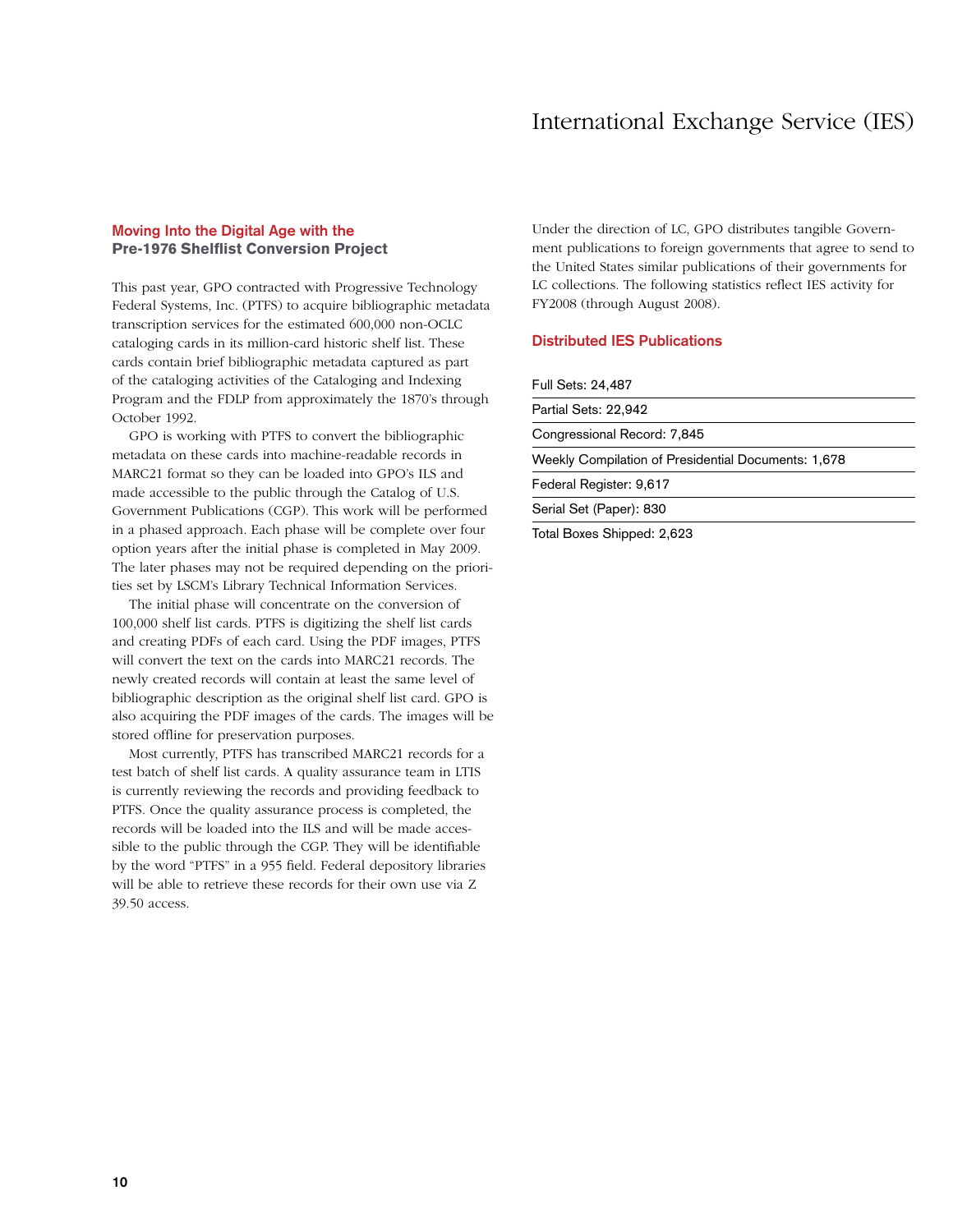### By-Law Program A Look at Metrics

GPO administers the dissemination of certain tangible publications as specified by public law. Under Title 44 of the United States Code, GPO is required to provide copies of publications to certain Federal agencies and others at the direction of Congress. Two or more copies of every publication printed are provided to LC, regardless of whether the publication is distributed to the Federal depository libraries. The National Archives and Records Administration (NARA) is entitled to receive 3 copies of every publication printed. Additionally, on behalf of the Department of State, GPO distributes copies of publications to foreign legations. GPO also maintains mailing lists for By-Law distribution of specific publications.

In FY2008, a new database was created to provide better tracking capabilities for By-Law publications. Additionally, a new storage area for By-Law publications was designated at GPO for enhanced tracking and inventory. As a next step, protocols for By-Law publications are being established between various GPO business units to further ensure that all By-Law publications are identified as such by the Superintendent of Documents and to ensure that their costs are identified.

The following statistics reflect notable LSCM metrics for FY2008 (through August 2008).

|  |  | New Titles Acquired: 18,397 |
|--|--|-----------------------------|
|  |  |                             |

| Searches of the Catalog of<br>U.S. Government Publications: 16,844,993 |  |
|------------------------------------------------------------------------|--|
| Total Titles Cataloged: 17,658                                         |  |
| Total PURLs Created: 15,149                                            |  |
| Total Titles Distributed: 5,480                                        |  |
| Total Copies Distributed: 3,164,618                                    |  |
| Titles Linked to from GPO Access: 63,937                               |  |
| Titles Available on GPO Access: 237,695                                |  |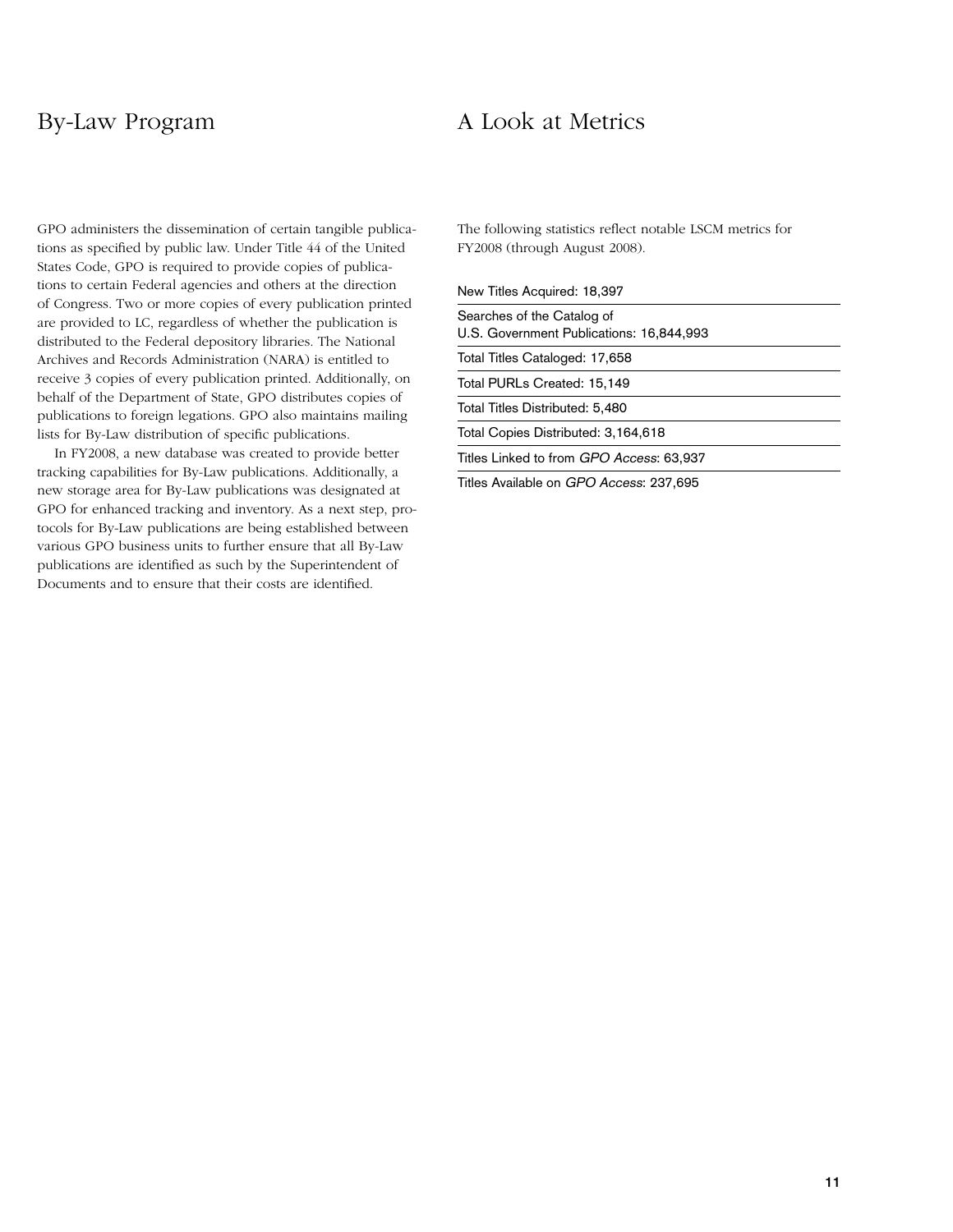## Looking on to FY2009

The strong partnership between GPO and depository libraries is what makes the FDLP such a vital and successful program. The strength in that program lies in the strong foundation of communication and collaboration between GPO and depositories.

As we move forward into FY2009, all depositories are strongly encouraged to share feedback with GPO. There are several mechanisms by which to do so:

**1. Utilize askGPO:** 

http://gpo.custhelp.com/cgi-bin/gpo.cfg/php/enduser/ask.php**.**

- **2. Contact any of the LSCM Directors and Managers directly through the LSCM Contact Form:**  www.fdlp.gov/contacts/index.html**.**
- **3. Visit GPO staff at 1) The Spring Depository Library Council Meeting, 2) The Interagency Depository Seminar, and 3) The Federal Depository Library Conference and Fall Depository Library Council Meeting.**

Together, GPO and depository libraries provide a service to the American public that is immeasurable and unmatched. Everyone at GPO thanks you for your support in FY2008, and we look forward to working closely with you again in FY2009.

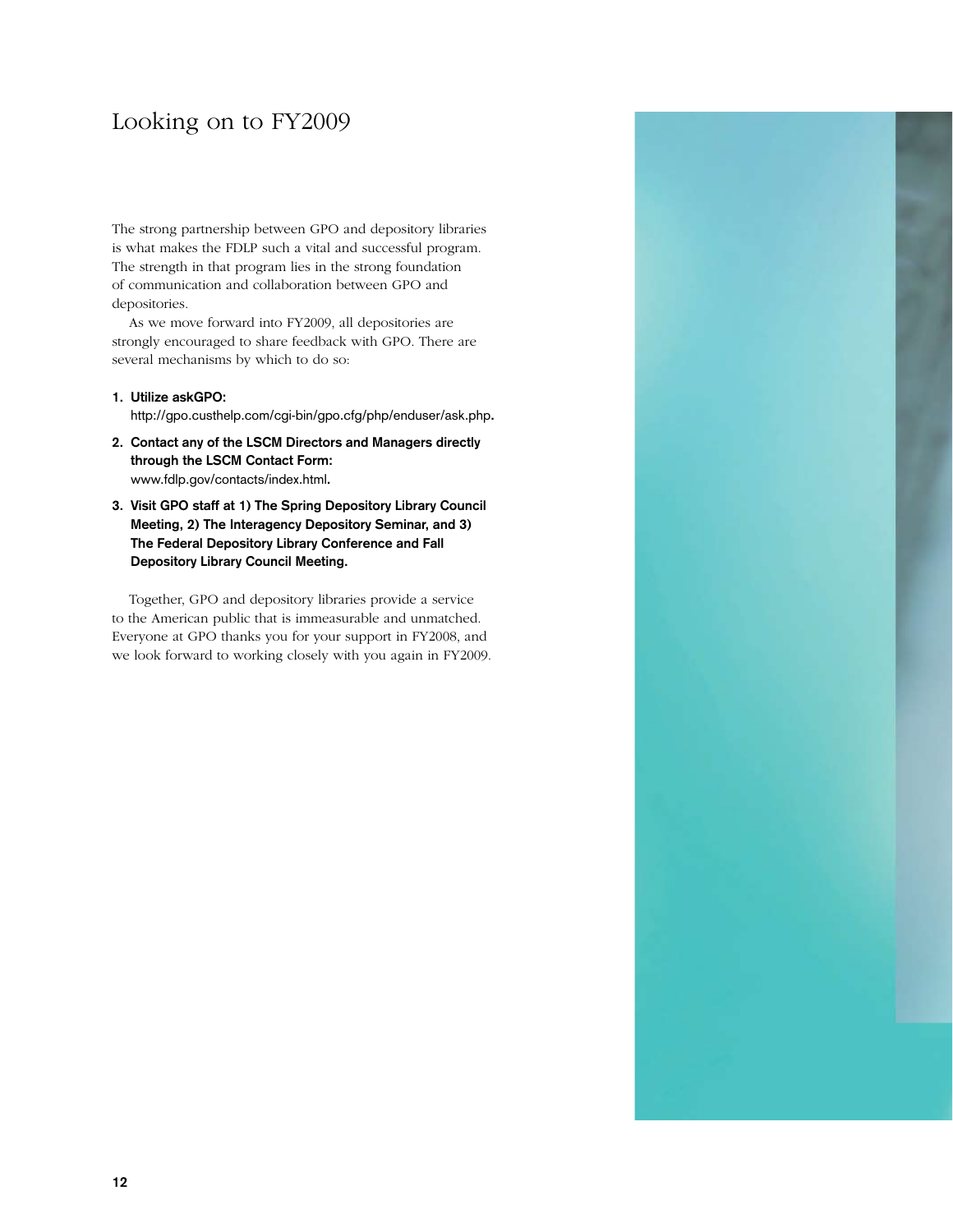